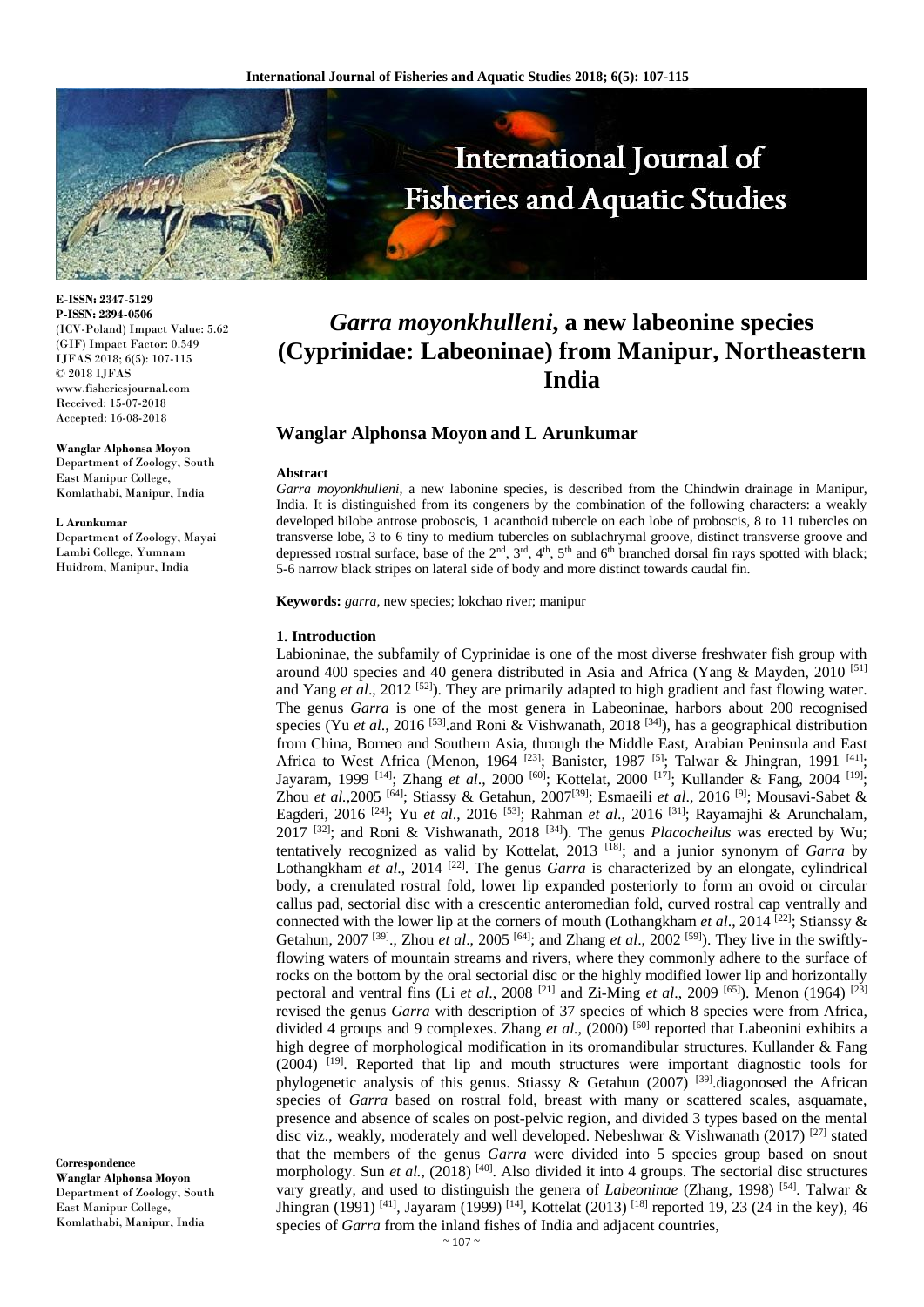the Indian region and the inland waters of Southeast Asia. Hora (1921) [13] . Firstly described two new species viz., *Garra abhoyai* and *G. naganensis* from Manipur and also recorded *G. nasuta* (McClelland). Roni & Vishwanath (2007) [33] reported 25 valid Species of *Garra* from the northeast India of which 15 species are from the Brahmaputra river drainage and 10 species from the Chindwin River drainage.

A collection of fishes from the Lokchao River near Moyon Khullen, a head water tributary of the Chindwin River drainage in Chandel District of Manipur, included an undescribed species of *Garra*, which is described herein as *Garra moyonkhulleni*.

## **2. Materials and Methods**

All specimens were preserved in 10% buffered formalin and deposited in the Manipur University Central Museum with Accession no. 100/NH/MUM. General measurements were made point to point with dial-caliper and data recorded to nearest 0.1 mm. Count and measurements were carried out on left side of specimens whenever possible. Subunits of head are presented as percentages of head length (%HL). Head length itself and measurements of the body parts are given percentages of Standard length (%SL). Methods of counts, measurements and terminology follow Kottelat (2000) [17], Kullander and Fang  $(2004)$ <sup>[19]</sup> and Zhang  $(2005)$ <sup>[55]</sup>.





**Fig 1:** *Garra moyonkhulleni*. Sp. nov.

a. dorsal, b. lateral and c. ventral views, India: Manipur: Chandel District, Lokchao River, un upper tributary of Chindwin River (Chindwin River drainage)

**3.** *Garra moyonkhulleni* sp.nov. (Figure 1, 2, 3 and 4. Table.1)

**3.1. Holotype**: 100/NH/MUM, 99.00 mm SL; 120 mm TL; Manipur, Chandel District, Moyon Khullen, 10 km. from North-Eastern side of Lokchao bridge, Latitude 24°15'-24 $90'$ N and Longitude  $94^{\circ}0'$ -  $94^{\circ}15'$ E, collected by W. A. Moyon and her party, 28<sup>th</sup> July, 2018.

**3.2. Paratypes:** 100/NH/MUM. 84.7- 93.5 mm SL; 109- 117.2 mm TL; All other details same as holotype.

**3.3. Diagnosis**: *Garra moyonkhulleni* is distinguished from congeners in the Chindwin- Irrawaddy and Ganga-Brahmaputra river systems by the following combination of characters: weakly developed bilobed proboscis; 34 lateralline scales; 5-6 faint blackish lateral stripes which is mainly distinct at caudal region, 14 circumpeduncular scales; width and length central calloues pad of adhesive disc 31.1-35.8% HL and 19.7-26.3% HL, depth of head at occiput 64.0-71.4% HL, snout length 44.0-49.1% HL, eye diameter 19.6-23.2% HL, eye diameter 19.6-23.2% HL, interorbital distance 39.6- 43.8% HL, disc length 38.2- 43.9% HL, vent to anal distance 26.3- 32.5% pelvic to anal distance, chest and belly scaled, 2 unbranched dorsal and anal fin rays, base of the  $2<sup>nd</sup>$ ,  $3<sup>rd</sup>$ ,  $4<sup>th</sup>$ , 5<sup>th</sup> and 6<sup>th</sup> branched dorsal fin rays distinctly spotted with black.





**Fig 2:** Head of *Garra moyonkhullensis* sp. nov.

a. Dorsal view showing bilobed proboscis, transverse lobe, depresses rostral surface and lateral surface. b. Lateral view showing proboscis with acanthoid tubercle, sublachrymal groove and rostral cap groove.



**Fig 3:** Oromandibular structure of *Garra moyonkhulleni*, sp. nov.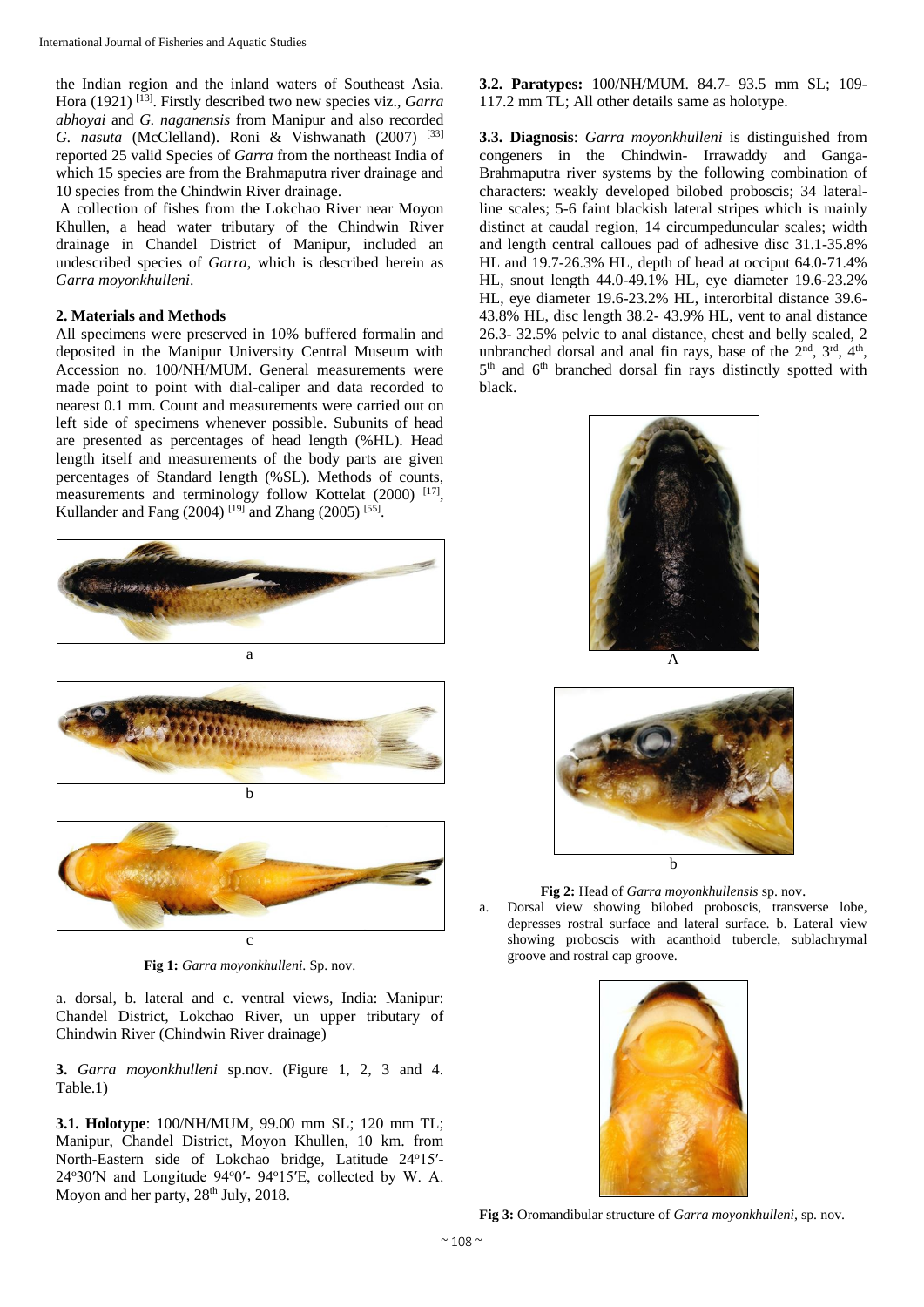**3.5. Description:** Morphometric data is shown in Table 1. Body elongate, more or less cylindrical, compressed laterally in caudal peduncle region. Dorsal head profile rising gently, lightly convex, less contiguous with dorsal body profile to the origin of dorsal fin. Ventral profile more or less straight. Head slightly depressed with slightly convex interorbital distance, height less than length; lesser width than length; wider than height.

Snout obtusely pointed with distinct transverse lobe with 9-12 small to medium size tubercles, demarcated posteriorly by deep transverse groove, rostral depressed surface with a single ridge. Prominently blunt bilobe proboscis, with shallow depression in the middle, each lobe have single or unicupsid acanthoid tubercle, 2 to 3 tubercles on each sides, lateral surface with 2 to 4 tubercles. Depressed rostral surface flat. Sublachrymal groove deep, long, shallow and connected to rostral cap groove. Eye placed dorso-laterally in posterior half of head, closed to tip of snout. Snout pointed. Rostral cap well developed, entirely covering upper lip, connected with lower

lip around corners of mouth. Ventral margin of rostral cap crenulated, densely papillated with many short tiny projections at margin. Antero-median fold of lower lip crescent, densely papillated. Antero- lateral lobe of lower lip moderately developed, slightly squarish and fully covered by papillae. Front surface of latero-posterior flap of lower lip entirely covered by numerous tiny buds or papillae. Barbels in two pairs; rostral barbel anterolaterally located; shorter than eye diameter, maxillary barbel at the corner of mouth and shorter than roatral barbel. Suctoral disc of lower lip well developed. Disc oval or elliptical shaped, shorter than wide, narrower than head width, through roots of maxillary barbel. Papillae on anteromedian fold are of same size, regularly arranged; groove between anteromedian fold and central callus pad narrow and deep; papillae of whole lateroposterior flap coarsely arranged; posteriormost margin of lateroposterior flap extending vertically to posterior margin of eye.



Fig 4: Distinct black spots at the base of branched dorsal- fin rays (i, e. 2<sup>nd</sup>, 3<sup>rd</sup>, 4<sup>th</sup>, 5<sup>th</sup> and 6<sup>th</sup> ray) of *Garra moyonkhulleni*, sp. nov.

Dorsal-fin with 2 simple and 7 branched rays; last simple ray shorter than head length; distal margin concave; origin close to tip of snout than to caudal-fin base, advancely anterior to pelvic-fin insertion; last unbranched dorsal-fin ray not ossified, last dorsal-fin ray not reaching anal-fin origin or last branched ray not extending vertically to anal-fin origin. Pectoral-fin with 1 simple and 14 branched rays, reaching midway to pelvic-fin origin; shorter than head length, inserted horizontally somewhat ascending upwardly at the ventral level of body. Pelvic-fin with 1 simple and 7 branched rays, inserted at vertical through base of third branched dorsal-fin ray; extending midway to anal-fin origin, surpassing vent, second branched ray longest, not reaching the base of analfin, origin closer to anal-fin origin than to pectoral-fin origin, and distal margin straight. Anal-fin with 2 unbranched and 5 branched rays; first branched ray longest, reaching base of caudal-fin; distal margin posteriorly light concave; origin mid to pelvic origin and base of caudal-fin. Anus closer to anal-fin

origin than to pelvic-fin origin. Caudal-fin forked, 20 rays and lower lobe slightly longer upper lobe. Lateral line scales complete and 34. Predorsal scales 8. Lateral line transverse scale  $4\frac{1}{2}$  /3  $\frac{1}{2}$ . Scales regularly arranged. Chest and belly scaled. 7 to 8, 4 and 3 scales at the dorsal-fin base, anal-fin base and anus to anal-fin respectively. Axillary scales are distinct at the base of pelvic-fin.

## **3.6. Sexual dimorphism**. No evident sexual dimorphism.

**3.7. Colour**: In formalin: head, dorsum and side dark brown or dark grey. Mouth, chest and abdomen yellowish white. Dorsal more greyish than anal, pelvic and pectoral-fins. Distal margins of above and below fork caudal-fin lobes faintly blackish. 5 to 6 narrow black stripes on lateral side of body and more distinct towards caudal-fin. Base of the  $2<sup>nd</sup>$ ,  $3<sup>rd</sup>$ ,  $4<sup>th</sup>$ , 5<sup>th</sup> and 6<sup>th</sup> branched dorsal- fin rays with black spots. Median ray of caudal-fin horizontally blackish.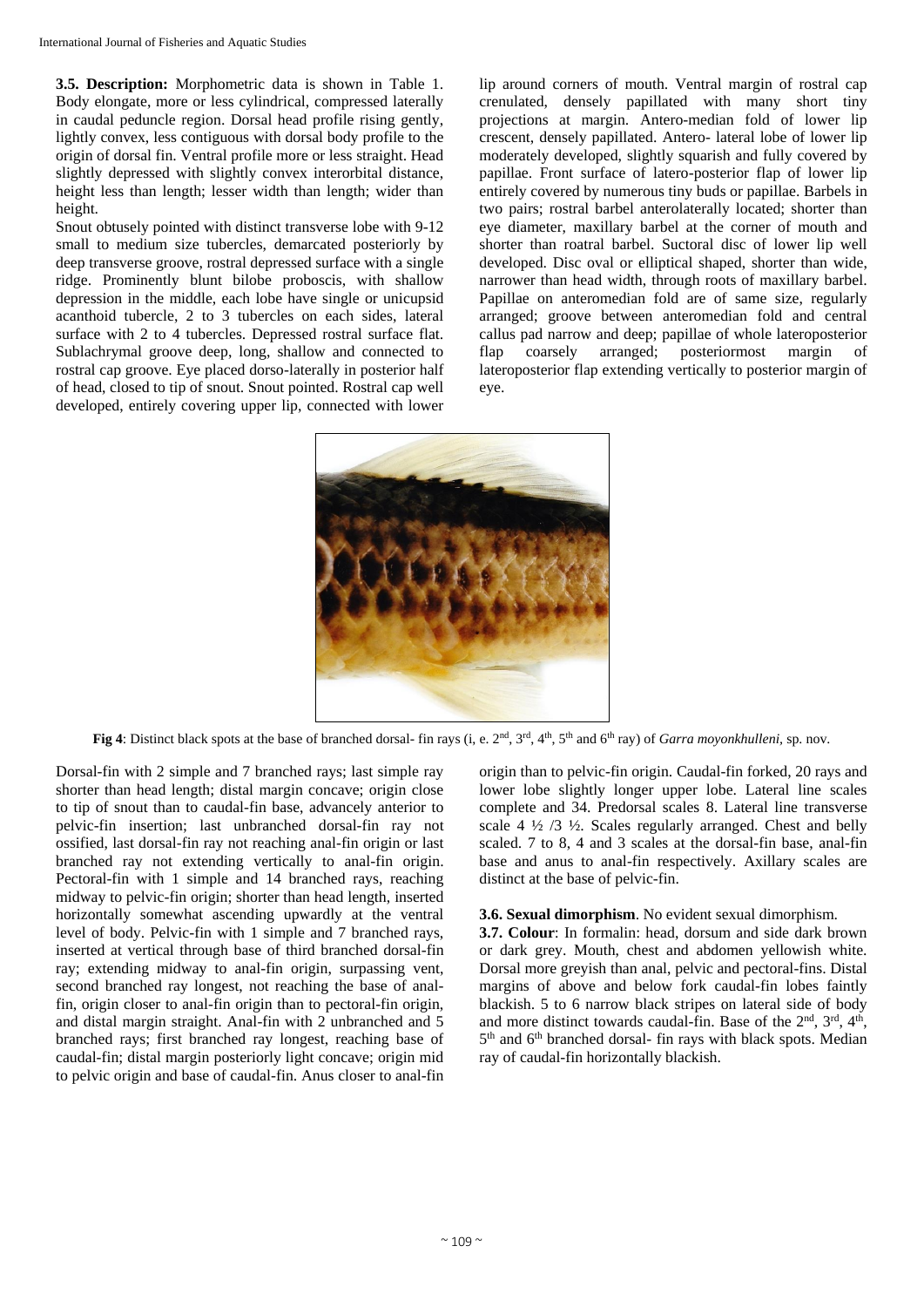

**Fig 5:** Map of Manipur showing the type locality of *Garra moyonkhulleni*, sp. nov.indicated by (▲) symbol**.**

**3.8. Distribution:** *Garra moyonhkulleni* is presently known from the Moyon Khullen village, Chindwin drainage, Chandel District of Manipur, northeastern India. (Figure 5). It inhabits medium to fast flowing clear water hill streams with a gravelly substrate covered in algae growth and cobble bottoms.

**3.9. Etymology**: The specific epithet *moyonkhulleni* is a noun in apposition in reference to the name of the village Moyon Khullen in Chandel District, Manipur, India, where the first specimens were collected.

### **4. Discussion**

48 valid species of *Garra* are consisted in the different river drainage of northeast India as shown in Table 2. 13 species of this genus are recorded from the Chindwin basin of Manipur

viz., *G*. *abhoya*i Hora, 1921 [13]; *G. chakpiensis* Nebeshwar & Vishwanath, 2015 [26]; *G. chindwinensis* Premananda *et al*., 2017 [30]; *G. compressa* Kosygin & Vishwanath, 1998 [16]; *G. cornigera* Shangningam & Vishwanath, 2015 [38]; *G. elongata* Vishwanath & Kosygin, 2000 [46]; *G. gravelyi* (Annandale, 1919) [1]; *G. litanensis* Vishwanath, 1993 [44]; *G. nambulica* Vishwanath & Joyshree, 2005 [45]; *G. namyaensis* Shangningam & Vishwanath, 2012 [37]; *G. paralissorhynchus* Vishwanath & Devi, 2005 [49]; *G. trilobata* Shangningam & Vishwanath, 2015 [38]; and *G. ukhrulensis* Nebeshwar & Vishwanath, 2015 [26] respectively. The new species, *Garra moyonkhulleni* is easily distinguished from *G. abhoyai, G. chakpiensis, G. compressa, G. nambulica, G. namyaensis, G. paralissorhynchus* and *G. ukhrulensis* in having the presence of proboscis vs. absence. It also differs from *G. elongata, G. gravelyi* & *G. litanensis* in having bilobed proboscis vs.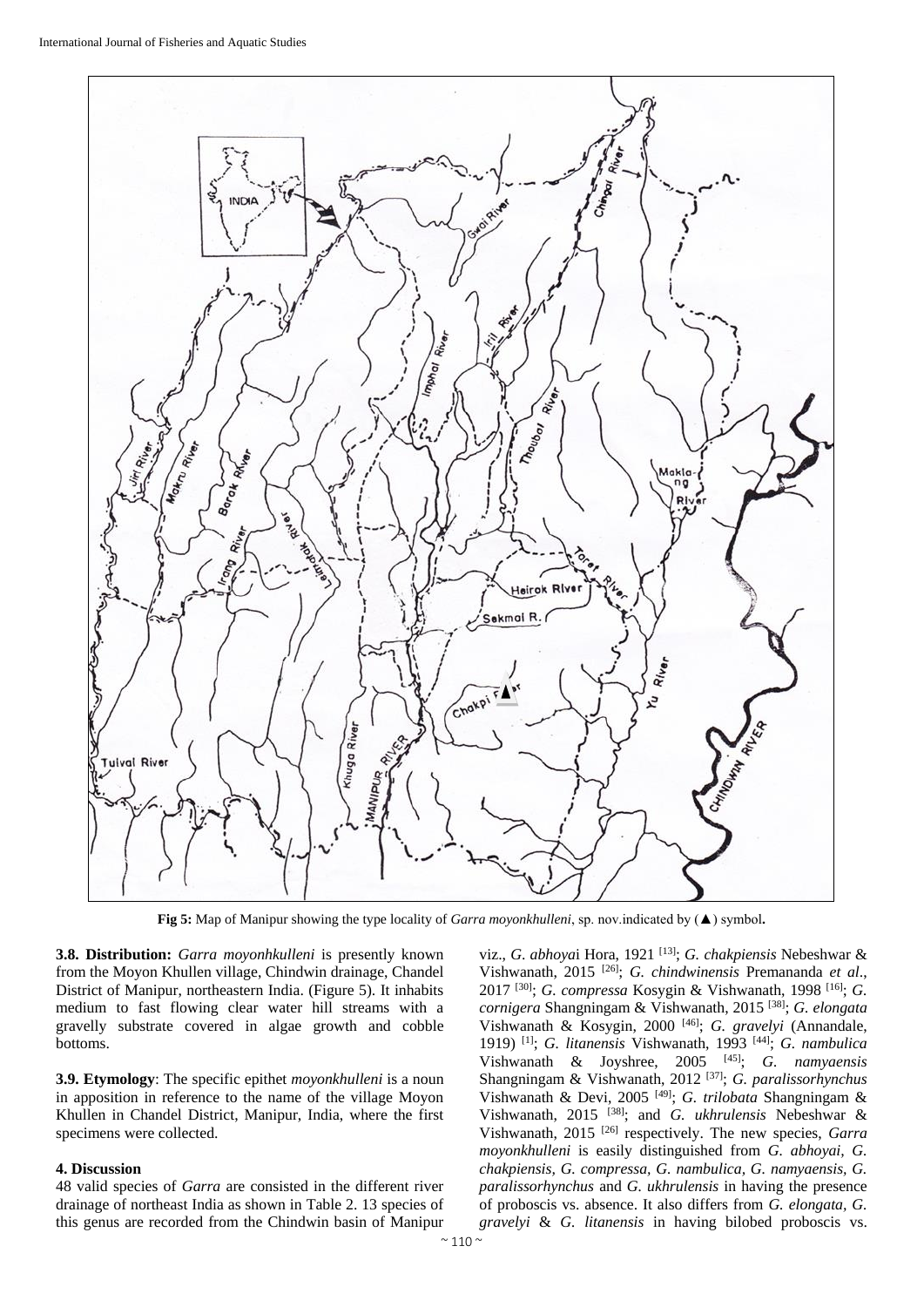unilobed or incipient proboscis. *Garra trilobata* is the only species having trilobed proboscis. *Garra moyonkhulleni* sp. nov. is only closed to *G. chindwinensis* and *G. cornigera* due to the presence of bilobed proboscis and their distribution to the Chindwin basin. *Garra moyonkhulleni* sp. nov. differs from *G. chindwinensis* in having less branched dorsal-fin rays  $(7 \text{ vs. } 8 \frac{1}{2})$ , less predorsal scales  $(8 \text{ vs. } 10)$ , more dorsal-fin base scales (7-8 vs. 6), shorter predorsal (44.1- 48.1% SL vs. 49.6- 50.0), longer dorsal-fin base (16.3- 21.7% SL vs. 14.3- 15.9), longer dorsal-fin (26.8- 28.7% SL vs. 20.0- 22.6), longer anal-fin (18.4- 20.8% SL vs. 16.7- 17.3), shorter callus pad (4.5- 5.9% SL vs. 6.7- 6.8), narrower callus pad (7.1- 8.0% SL vs. 9.1- 10.4), shorter distance of anus to anal-fin origin (5.7- 7.8% SL vs. 9.6- 10.1), deeper head (64.0- 71.4% HL vs. 55- 58), shorter snout (44.0- 49.1% HL vs. 52- 53), narrower interorbital (39.6- 45.2% HL vs. 66), larger eye (19.6- 23.2% HL vs. 14- 19) and lesser caudal peduncle depth (77.2- 85.5% of its length vs. 89.2- 100.0) respectively.

*Garra moyonkhulleni* sp. nov differs from *G. cornigera* in having less unbranched and branched dorsal- fin rays (2 vs. 3 and 7 vs.  $8\frac{1}{2}$ , less branched pectoral-fin rays (14 vs. 13), less unbranched and more branched anal- fin rays (2 vs. 3 and 6 vs.  $5\frac{1}{2}$ , more lateral line scales (34 vs. 33), more transverse scales  $(4\frac{1}{2}$  / 3  $\frac{1}{2}$  vs. 3  $\frac{1}{2}$  / 4), less predorsal scales (8 vs. 9- 11), shorter head (22.4 - 25.9% SL vs. 25.2- 32.1), shorter pectoral-fin (18.9 - 23.5% SL vs. 23.0 - 29.3), shorter pelvic-fin (15.4- 19.7% SL VS. 21.0 - 24.3), narrower disc (49.1- 52.6% HL vs. 55-60), deeper body (132.0 - 156.8% in head depth vs. 118- 127), slender depth of caudal peduncle (77.2- 85.4% in its length vs. 83 - 102), and 5 dark spots at the base of dorsal-fin base (present vs. absent) respectively.

*Garra moyonkhulleni* sp. nov. have five distinct black spots at the base of branched dorsal fin rays from the  $2<sup>nd</sup>$  to  $6<sup>th</sup>$  rays. Therefore, it is closed to *G. gravelyi* which have a series of indistinct black spots at the base of the branched dorsal- fin rays and a snout with a poorly developed proboscis. *Garra moyonkhulleni* sp. nov. differs from *G. gravelyi* in having less unbranched dorsal-fin rays (2 vs. 4), less unbranched anal-fin rays (2 vs. 3), more branched pectoral- fin rays (14 vs. 13), less branched pelvic- fin rays (7 vs. 8), shorter disc (68.3- 86.1% of its width vs. 77.5- 92.5), longer distance of anus to anal-fin origin (26.3- 32.5% of distance between pelvic to anal-fin origin vs. 20.8- 28.5), shorter caudal peduncle (55.6- 67.6% HL vs. 75.1- 86.9), shorter pectoral- fin (82.1- 94.7% HL vs. 97.0- 105.2), wider head (72.8- 81.9% HL vs. 67.1- 71.9), slender head (64.0- 74.7% HL vs. 68.0- 79.3), longer head (22.4- 25.9% SL vs. 19.7- 21.7), wider head (16.5- 19.7% SL vs. 12.5- 14.4), absence (vs. presence) of a black spot at the dorsal opening of the gill respectively [base on Menon (1964) <sup>[23]</sup>, Zhang (2006) <sup>[57]</sup> and Yu *et al.* (2016) <sup>[53]</sup>]. The new species *Garra moyonkhulleni* differs from *G*. *gravelyi* in having fewer lateral line scales (34 vs. 36- 37), more circumpeduncular scales (14 vs. 12) and smaller disc (length 38.2- 43.9% HL vs. 48- 57 and width 49.0- 54.8% HL vs. 68- 74) respectively [base on Shangningam & Vishwanath (2015)]. *Garra moyonkhulleni* sp. nov. differs from *G. gravelyi* in having shorter snout (44.0- 49.1% HL vs. 46.1- 56.1), longer disc (38.2- 43.9% HL vs. 28.2- 39.5), and longer anus to anal (26.3- 32.5% of pelvic to anal distance vs. 20.8- 28.6) respectively [base on Vishwanath (1993) [44] and Vishwanath & Kosygin (2000)  $[46]$ . Vishwanath (1993)  $[44]$ reported the occurrence of *Garra gravelyi* from the Chindwin basin of Manipur. Roni & Vishwanath (2018) [34] reported 4 specimens of *Garra* from the Lokchao stream at Moreh, IndoMyanmar border, Chindwin River drainage and kept it into *G. gravelyi*. They show an incipient proboscis and a notched in the mid-posterior edge of the papillate ventral surface of rostral cap. The new species, *Garra moyonkhulleni* is distinct from it due to the presence of distinct transverse groove, bilobed proboscis and absence of a notched in the papillate ventral surface of rostral cap. According to Sun *et al.* (2008) [40] , *Garra gravelyi, G. elongata, G. gotyla, G. litanensis, G. qiaojiensis* and *G. rotundinasus* belongs to a unilobed proboscis group; *Garra fuliginosa, G. salweenica* and *G. surgifrons* belongs to tri-lobed proboscis group. *Garra longchuanensis* is the junior synonym of *G. qiaojiensis* and *G. nujiangensis* belongs to the absence of the transverse lobe and proboscis. *Garra moyonkhulleni* sp. nov. differs from *G. bispinosa* in having less number of branched dorsal-fin rays (7 vs. 8), branched pelvic- fin rays (7 vs. 8), less predorsal scales (8 vs. 9- 11), less circumpeduncular scales (14 vs. 16), longer dorsal-fin (26.8- 28.7% SL vs. 24.8- 26.8), shorter pelvic-fin (15.4- 19.7% SL vs. 20.2- 22.3), smaller eye (19.6- 23.2% HL vs. 20.1- 28.0) and narrower interorbital (39.6- 45.2% HL vs. 41.0- 50.8) respectively. *Garra moyonkhulleni* sp. nov. differs fom *G. biloborostris* in having less unbranched and branched dorsal-fin rays (2 vs. 3 and 7 vs. 8  $\frac{1}{2}$ , more branched rays of pectoral-fin (14 vs. 12-13), less unbranched pelvic-fin rays (1 vs. 2), less unbranched anal-fin rays (2 vs. 3), more lateral line scales (34 vs. 33), less predorsal scales (8 vs.9- 10), longer distance between anus to anal-fin origin (26.3- 32.5% of distance between pelvic to anal- fin origin vs. 17.8- 26.2), narrower disc (49.0- 54.8% HL vs. 52.5- 60.5), shorter disc (38.2- 43.9% HL vs. 43.2- 57.2), deeper head at nape (14.7- 17.7% SL vs. 8.7- 12.1), wider body at anal-fin origin (10.1- 12.2% SL vs. 8.0- 10.6), wider body at dorsal-fin origin (15.7- 21.6% SL vs. 14.0- 17.5), longer dorsal-fin base (16.3- 21.7% SL vs. 9.9- 17.1), longer dorsal-fin (26.8- 28.7% SL vs. 22.3- 26.7), absence vs. presence of a black spot at upper angle of the gill opening and presence of 5 black spots at the base of dorsal-fin base vs. absence respectively. *Garra moyonkhulleni* sp. nov. also differs from *G. birostris* in having less unbranched and branched dorsal-fin rays  $(2 \text{ vs. } 3 \text{ and } 7 \text{ vs. } 8 \frac{1}{2})$ , less branched pelvic- fin rays (7 vs. 8), less unbranched anal-fin rays (2 vs. 3), less circumpeduncular scales (14 vs. 16), less predorsal scales (8 vs. 10-11), more dorsal- fin scales (7- 8 vs. 6- 7), shorter snout (44.0- 49.1% HL vs. 55- 60), narrower disc (49.0- 54.8% HL vs. 57- 66), narrower central callus pad (31.1- 35.8% HL vs. 32- 41), shorter snout (10.1- 12.7% SL vs. 13.1- 15.3), shorter pelvic to anal distance (21.1- 23.5% SL vs. 25.7- 30.0), shorter preanal (75.1- 77.1% SL vs. 77.2- 82.1), shorter pre-anus (67.3- 71.1% SL vs. 71.1- 73.0) and absence (vs. presence) of a black spot at upper angle of gill opening respectively.

*Garra alticaputus, G. kalapangi, G. kimini* and *G. minima* are incipient proboscis group. *Garraabhoyai, G. annaldeli, G. arupi, G. chaudhurii, G. chakpiensis, G. kempi, G. khawbungi, G. lissorhynchus, G. magnidiscus, G. manipurensis, G. matensis, G. mini, G. nambulica, G. namyaensis, G. nepalensis, G. paralissorhynchus, G. rupecula, G. tyao* and *G. ukhrulensis* are proboscis less group. *Garra arunachalensis, G. binduensis, G. clavirostris, G. elongata, G. gotyla, G.lamta, G. litanensis, G. parastenorhynchus, G. quadratirostris* and *G. substrictorostris* are belongs to unilobed proboscis group. *Garra biloborostris, G. birostris, G. chindwinensis, G. cornigera* are belongs to bilobed proboscis group. *Garra*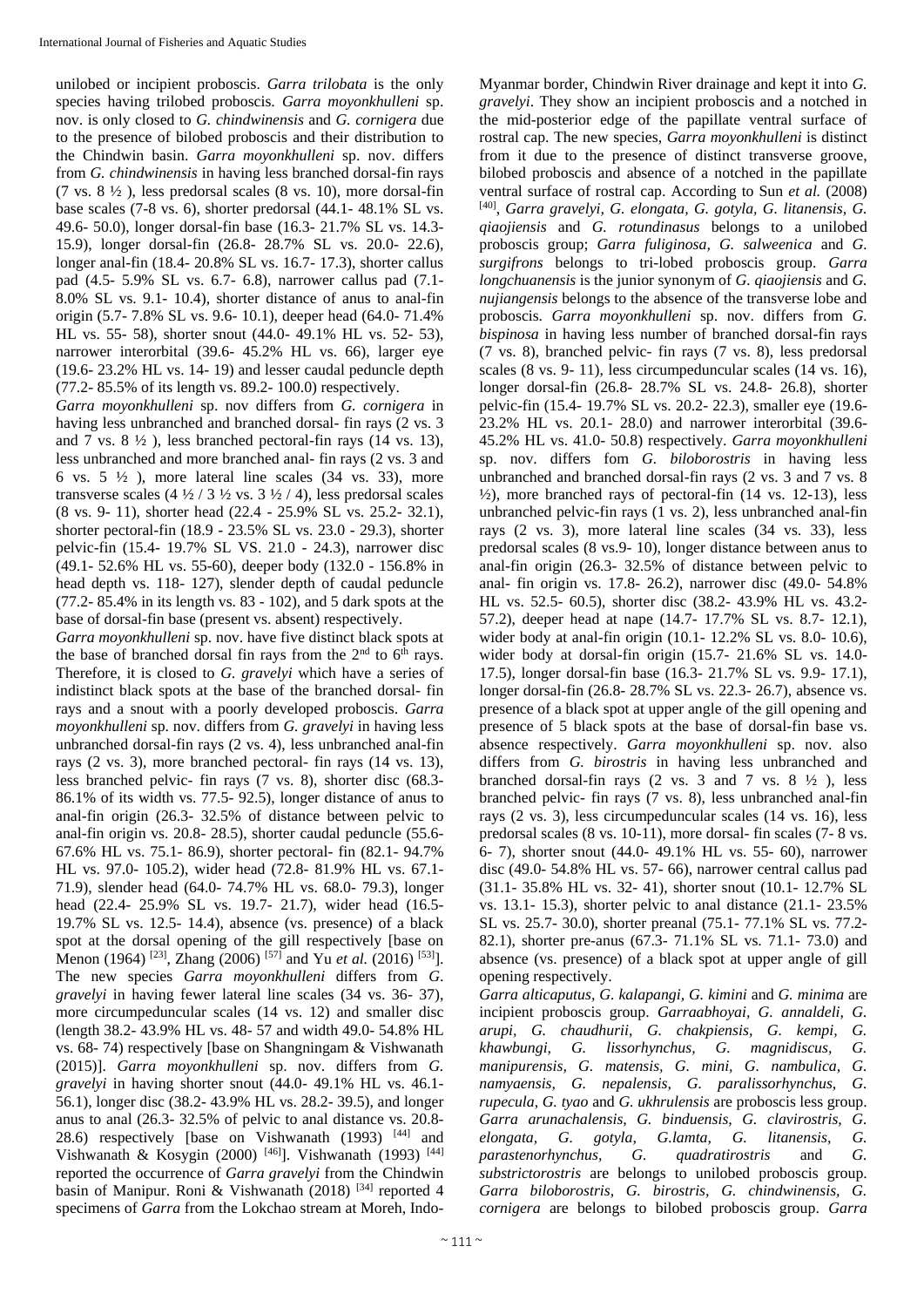*koladynensis, G. nasuta, G. tamangi* and *G. trilobata* are Table 1. Morphometric data of holotype (100/NH/MUM) and

three Paratypes (101, 102, 103/ NH/MUM) of *Garra moyonkhulleni* sp. nov.

**Table 1:** Morphometric data of holotype (100/NH/MUM) and three paratypes (101, 102, 103/ NH/MUM) of *Garra moyonkhulleni* sp. nov.

| <b>Morphometric characters</b>   | Holotype          | <b>Paratypes Range</b>     | Mean              | $\pm$ SD         |
|----------------------------------|-------------------|----------------------------|-------------------|------------------|
| (1)                              | (2)               | (3)                        | (4)               | (5)              |
| Standard length (SL)(mm)         | 99.0              | 84.7-93.5                  |                   |                  |
| In % of Standard length (SL)     |                   |                            |                   |                  |
| Body depth at dorsal- fin origin | $\overline{20.8}$ | $20.4 - 25.8$              | 22.5              | 1.6              |
| Head length                      | 23.0              | 23.0-25.9                  | 23.5              | 1.6              |
| Head depth at nape               | 15.6              | 14.7-17.7                  | 16.0              | 1.3              |
| Head depth at eye                | 14.3              | 13.7-14.8                  | 14.2              | 1.3              |
| Head width at nape               | 16.5              | $16.8 - 19.7$              | 17.8              | 1.4              |
| Head width at nare               | 13.3              | 13.6-14.0                  | 13.6              | $\overline{1.2}$ |
| Dorsal- fin length               | 28.7              | $26.8 - 28.3$              | 27.9              | 1.7              |
| Dorsal- fin base length          | 20.3              | $16.3 - 21.7$              | 19.3              | 1.4              |
| Body width at dorsal- fin length | 18.5              | $15.7 - 21.6$              | 19.0              | 1.4              |
| Body width at anal- fin length   | 10.1              | 10.8-12.2                  | 11.2              | 1.1              |
| Pectoral- fin length             | 18.9              | $21.1 - 23.5$              | 21.1              | 1.5              |
| Pelvic-fin length                | 15.4              | 18.7-19.7                  | 18.1              | 1.4              |
| Anal- fin length                 | 18.4              | 18.6-20.8                  | 19.1              | 1.4              |
| Anal- fin base length            | 8.5               | $7.7 - 8.0$                | 8                 | 0.9              |
| Caudal peduncle length           | 17.1              | 14.4-17.7                  | 16.0              | 1.3              |
| Caudal peduncle depth            | 13.2              | $11.5 - 12.4$              | 12.0              | 1.1              |
| Predorsal length                 | 45.4              | 44.1-48.1                  | 45.5              | 2.2              |
| Prepectoral length               | 21.4              | $20.7 - 23.5$              | 21.6              | 1.5              |
| Prepelvic length                 | 51.0              | 51.6-54.5                  | 52.8              | 2.4              |
| Preanal length                   | 75.1              | 75.2-77.1                  | 75.8              | 2.9              |
| Preanus (prevent) length         | 67.3              | $68.7 - 71.1$              | 69.3              | 2.7              |
| Pelvic to anal distance          | $\overline{21.1}$ | $21.9 - 23.5$              | $\overline{23}$   | 1.5              |
| Snout length                     | 10.3              | $10.1 - 12.7$              | 10.9              | 1.1              |
| Interorbital distance            | 10.1              |                            | 10.0              | 1.0              |
| Eye diameter                     | 5.0               | $9.9 - 10.2$               | 4.8               | 0.7              |
|                                  | 7.8               | $4.6 - 5.0$<br>$5.7 - 6.4$ |                   | $\overline{0.8}$ |
| Anus to anal distance            |                   | $9.8 - 9.9$                | 6.4               |                  |
| Disc length                      | 8.6               |                            | 9.5               | 1.0              |
| Disc width                       | 12.6              | $9.8 - 12.7$               | $\overline{11.6}$ | 1.1              |
| Callus pad length                | 4.5               | $5.2 - 5.9$                | 5.2               | 0.7              |
| Callus pad width                 | $7.3\,$           | $7.1 - 8.0$                | 7.6               | 0.9              |
| In % of Head length (HL)         |                   |                            |                   |                  |
| Head depth at nape               | 68.0              | 64.0-71.4                  | 67.8              | 2.7              |
| Head depth at eye                | 62.2              | 59.5-63.5                  | 60.5              | 2.5              |
| Snout length                     | 44.7              | 44.0-49.1                  | 46.5              | 2.2              |
| Eye diameter                     | 23.3              | 19.6-21.0                  | 20.9              | 1.5              |
| Interorbital width               | 43.8              | 39.6-45.2                  | 42.9              | 2.1              |
| Disc length                      | 40.7              | 38.2-43.9                  | 41.3              | 2.1              |
| Disc width                       | 54.8              | 49.0-52.5                  | 51.3              | 2.3              |
| Callus pad length                | 19.7              | $20.5 - 26.3$              | 22.2              | 1.5              |
| Callus pad width                 | 32.0              | $31.1 - 35.8$              | 32.5              | 1.8              |
| In % of Head depth               |                   |                            |                   |                  |
| Head width at nape               | 107.1             | 111.6-114.6                | 111.8             | $\overline{3.5}$ |
| Body depth at dorsal- fin length | 132.9             | 132.0-156.8                | 139.9             | $\overline{3.9}$ |
| In % of caudal depth             |                   |                            |                   |                  |
| Caudal peduncle length           | 129.3             | 117.1-125.9                | 124.1             | 3.7              |
| In % of caudal peduncle length   |                   |                            |                   |                  |
| Caudal peduncle depth            | 77.2              | 79.3-85.4                  | 80.5              | 2.9              |
| In % Pelvic to anal distance     |                   |                            |                   |                  |
| Anus to anal distance            | 32.5              | 26.3-27.4                  | 28.2              | 1.7              |

Table 2: Distribution pattern of *Garra* species in the different drainages of northeastern India. A= Barak, B= Brahmaputra, C= Chindwin, D= Karnaphuli, E= Koladyne, F= Kaligandaki and G= Tista. + = present

| S. No. | <b>Name</b>                                    |  |  |  |  |
|--------|------------------------------------------------|--|--|--|--|
|        | G. abhovai Hora, 1921                          |  |  |  |  |
|        | G. alticaputus Arunachalam et al. 2013         |  |  |  |  |
|        | G. annandeli Hora, 1921                        |  |  |  |  |
|        | G. arunachalensis Nabeshwar & Vishwanath, 2013 |  |  |  |  |
|        | G. arupi Nebeshwar et al. 2009                 |  |  |  |  |
|        | G. biloborostris Roni & Vishwanath, 2017       |  |  |  |  |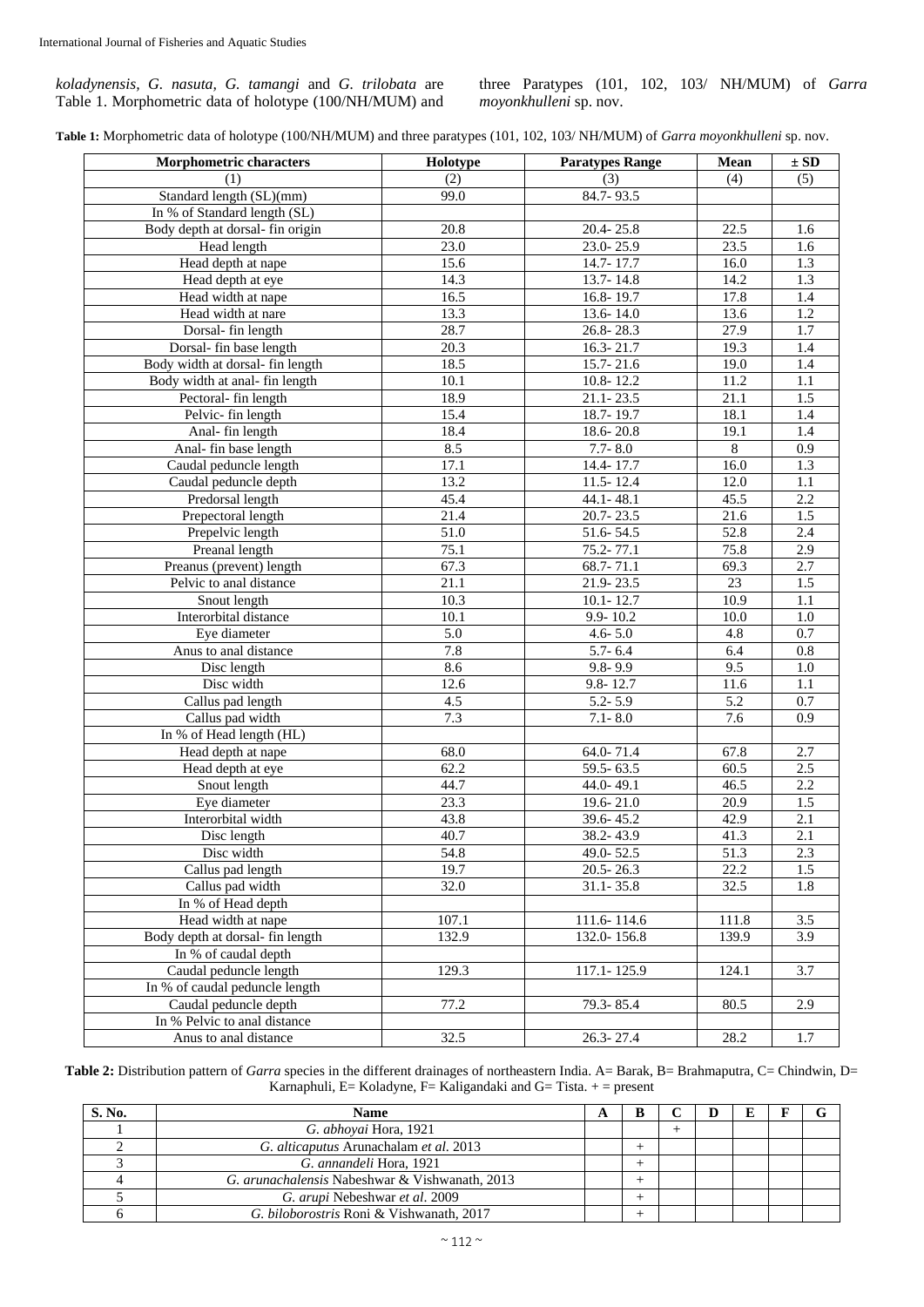| 7  | G. bimaculacauda Thoni et al. 2016              |        | $+$             |                 |        |        |        |        |
|----|-------------------------------------------------|--------|-----------------|-----------------|--------|--------|--------|--------|
| 8  | G. binduensis Das et al. 2016                   |        | $+$             |                 |        |        |        |        |
| 9  | G. birostris Nebeshwar & Vishwanath, 2013       |        | $+$             |                 |        |        |        |        |
| 10 | G. chaudhurii Hora, 1921                        |        |                 |                 |        |        |        | $^{+}$ |
| 11 | G. chakpiensis Nebeshwar & Vishwanath, 2015     |        |                 | $^{+}$          |        |        |        |        |
| 12 | G. chindwinensis Premananda et al. 2017         |        |                 | $+$             |        |        |        |        |
| 13 | G. clavirostris Roni et al. 2017                |        | $+$             |                 |        |        |        |        |
| 14 | G. compressa Kosygin & Vishwanath, 1998         |        |                 | $\! + \!\!\!\!$ |        |        |        |        |
| 15 | G. cornigera Shangningam & Vishwanath, 2015     |        |                 | $^{+}$          |        |        |        |        |
| 16 | G. dampaensis Lalronunga et al. 2013            |        |                 |                 | $^{+}$ |        |        |        |
| 17 | G. elongata Vishwanath & Kosygin, 2000          |        |                 | $^{+}$          |        |        |        |        |
| 18 | G. gravelyi (Annadale, 1919)                    |        |                 | $^{+}$          |        |        |        |        |
| 19 | G. gotyla (Gray, 1830)                          |        |                 |                 |        |        |        | $^{+}$ |
| 20 | G. kalapangi Nebeshwar et al. 2011              |        | $^{+}$          |                 |        |        |        |        |
| 21 | G. kempi Hora, 1921                             |        | $+$             |                 |        |        |        |        |
| 22 | G. khawbungi Arunachalam et al. 2014            |        |                 |                 |        | $^{+}$ |        |        |
| 23 | G. kimini Arunachalam et al. 2013               |        | $+$             |                 |        |        |        |        |
| 24 | G. koladynensis Nebeshwar & Vishwanath, 2017    |        |                 |                 |        | $^{+}$ |        |        |
| 25 | G. lamta (Hamilton, 1822)                       |        | $+$             |                 |        |        |        |        |
| 26 | G. lissorhynchus (McClelland & Griffith, 1842)  |        | $+$             |                 |        |        |        |        |
| 27 | G. litanensis Vishwanath, 1993                  |        |                 | $^{+}$          |        |        |        |        |
| 28 | G. magnidiscus Tamang, 2013                     |        | $+$             |                 |        |        |        |        |
| 29 | G. manipurensis Vishwanath & Sarojnalini, 1988  | $^{+}$ |                 |                 |        |        |        |        |
| 30 | G. mcclelandi (Jerdon, 1849)                    |        | $+$             |                 |        |        |        |        |
| 31 | G. mini Rahman et al. 2016                      |        |                 |                 | $^{+}$ |        |        |        |
| 32 | G. minima Arunachalam et al. 2013               |        | $+$             |                 |        |        |        |        |
| 33 | G. naganensis Hora, 1921                        |        | $+$             |                 |        |        |        |        |
| 34 | G. nambulica Vishwanath & Joyshree, 2005        |        |                 | $\! + \!\!\!\!$ |        |        |        |        |
| 35 | G. namyaensis Shangningam & Vishwanath, 2012    |        |                 | $\ddot{}$       |        |        |        |        |
| 36 | G. nasuta (McClelland, 1838)                    |        | $+$             |                 |        |        |        |        |
| 37 | G. nepalensis Rayamajhi & Arunachalam, 2017     |        |                 |                 |        |        | $^{+}$ |        |
| 38 | G. nigricauda Arunachalam et al. 2013           |        | $\! + \!\!\!\!$ |                 |        |        |        |        |
| 39 | G. paralissorhynchus Vishwanath & Devi, 2005    |        |                 | $^{+}$          |        |        |        |        |
| 40 | G. parastenorhynchus Thoni et al. 2016          |        | $\! + \!\!\!\!$ |                 |        |        |        |        |
| 41 | G. quadratirostris Nebeshwar & Vishwanath, 2013 |        | $+$             |                 |        |        |        |        |
| 42 | G. rupecula (McClelland, 1839)                  |        | $^{+}$          |                 |        |        |        |        |
| 43 | G. substrictorostris Roni & Vishwanath, 2018    | $^{+}$ |                 |                 |        |        |        |        |
| 44 | G. tamangi Gurumayum & Kosygin, 2016            |        | $\! + \!\!\!\!$ |                 |        |        |        |        |
| 45 | G. trilobata Shangningam & Vishwanath, 2015     |        |                 | $^{+}$          |        |        |        |        |
| 46 | G. tyao Arunachalam et al. 2014                 |        |                 |                 |        | $^{+}$ |        |        |
| 47 | G. ukhrulensis Nebeshwar & Vishwanath, 2015     |        |                 | $^{+}$          |        |        |        |        |
| 48 | G. matensis Nebeshwar & Vishwanath, 2017        |        |                 |                 |        | $^{+}$ |        |        |
| 49 | G. moyonkhulleni sp. nov.                       |        |                 | $^{+}$          |        |        |        |        |

## **5. Comparative Material**

Data from the following references were used as sources of *Garra* in the northeastern India. Published information used for comparison are:

- 1. *Garra biloborostris*: data from Roni & Vishwanath (2017)
- 2. *Garra birostris;* data from Nebeshwar & Vishwanath (2013)
- 3. *Garra bispinosa:* data from Zhang (2005) and Sun *et al.* (2018)
- 4. *Garra chindwinensis*: data from Premananda *et al.* (2017)
- 5. *Garra cornigera:* data from Shangningam & Vishwanath (2015)
- 6. *Garra gravelyi*: data from Menon (1964), Talwar & Jhingran (1991), Vishwanath (1993), Jayaram (1999), Zhang (2006), Shangnigam & Vishwanath (2015), and Roni & Vishwanath (2018).

## **6. Acknowledgement**

The authors are grateful to Dr. B. Shangningam, Zoological Survey of India, Freshwater Fish Section, Kolkata, Dr. K. Nebeshwar Singh, Manipur University and Dr. Premananda Singh, Presidency College, Motbung for their help in availing

the needful literatures. Our appreciation to the curator of Natural History Section, Manipur University Museum for providing Museum Accession Number.

## **7. References**

- 1. Annandale N. The fauna of certain small streams in Bombay Presidency. Records of the Indian Museum. 1919; 16:125-138.
- 2. Arunachalam M, Nand agopal S, Mayden RL. Morphological diagnosis of *Garra* (Cypriniformes: Cyprinidae) from northeastern India with four new species description from Brahmaputra river. Journal of Fisheries and Aquaculture. 2013; 4 (3):121-138.
- 3. Arunachalam M, Nanda gopal S, Mayden RL. Two new species of *Garra* from Mizoram, India (Cypriniformes: Cyprinidae) and a general comparative analysis of Indian *Garra*. Species, the International Daily Journal for Species. 2014; 10(24):58-78.
- 4. Arunachalam M, Raja M, Nanda gopal S, Mayden RL. *Garra palaruvica*, a new cyprinid fish (Cypriniformes: Cyprinidae) from Kerela, Western Ghats, Peninsular India.
- 5. Banister KE. Two new species of *Garra* (Teleostei: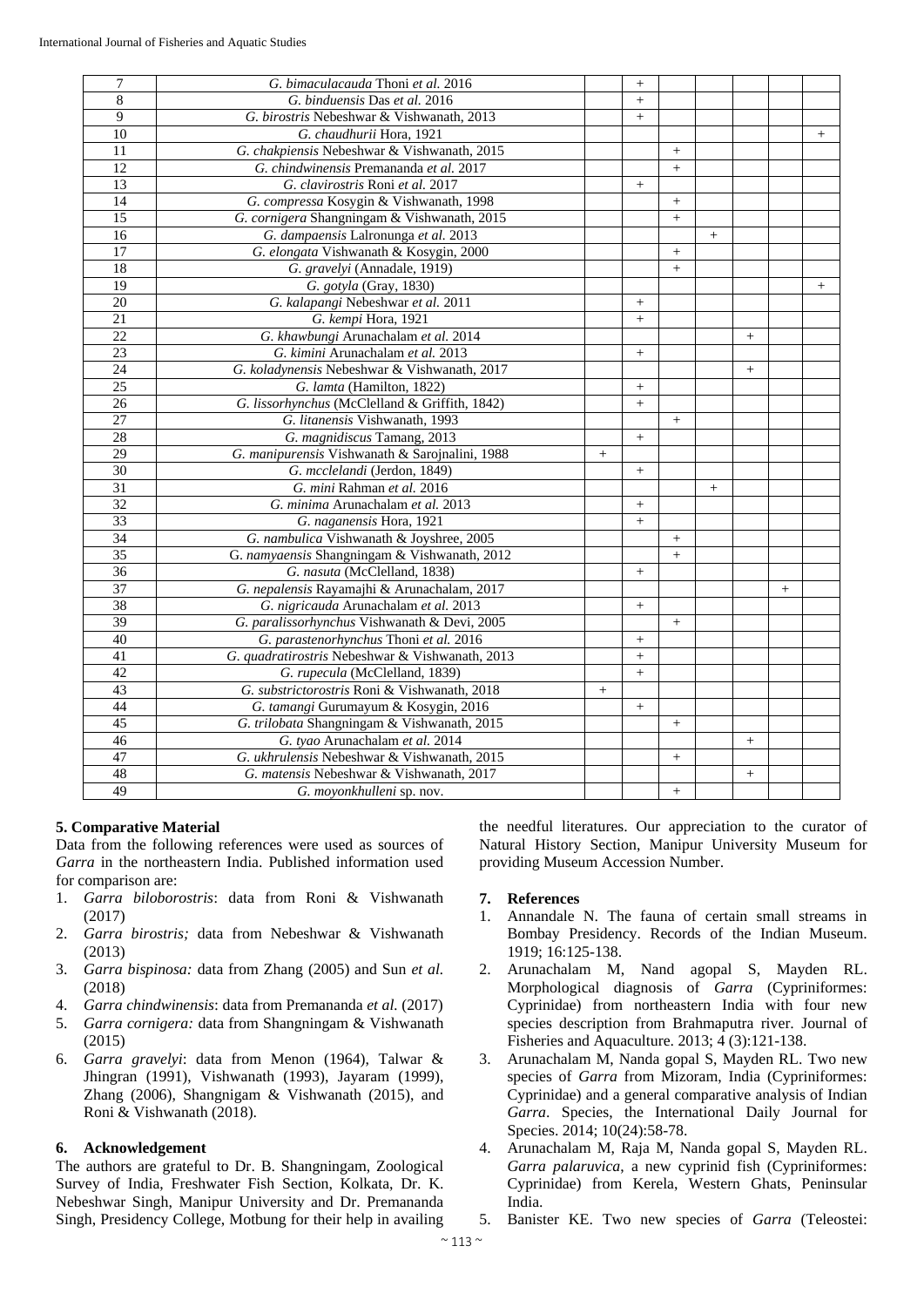Cyprinidae) from the Arabian Peninsula. Bulletin of the British Museum (Natural History) Zoology. 1987; 52  $(1):$ 59-70.

- 6. Chen Z, Zhao S, Yang J. A new species of the genus *Garra* from Nujiang River Basin, Yunnan China (Teleostei: Cyprinidae). Zoological Research. 2009; 30 (4):434-444.
- 7. Das U, Kosygin L, Panigraha. *Garra binduensia,* a new species of cyprinid fish (Teleostei: Cypriniformes) from North Bengal, India. Bioglobia. 2016; 3(1):52-58.
- 8. Das BK, Saikia HC. Ichthyofauna of the genus: *Garra* Hamilton- Buchanan 1922, recorded in River Siang of Arunachal Pradesh, India. International Journal of Fisheries and Aquatic Studies. 2015; 3(1):423-426.
- 9. Esmaeili HR, Sayyadzadeh G, Coad BW, Eagderi S. Review of the genus *Garra* Hamilton, 1822 in Iran with description of a new species: a morpho- molecular approach (Teleostei: Cyprinidae). Iranian Journal of Ichthyology. 2016; 3(2): 82-121.
- 10. Gurumayum SD, Kosygin L. *Garra tamangi,* a new species of cyprinid fish (Teleostei: Cypriniformes) from Arunachal Pradesh, northeastern India. Species*.* 2016; 17 (55):84-93.
- 11. Gurumayum SD, Kosygin L, Tamang L. Ichthyofaunal diversity of Arunachal Pradesh, India: A part of Himalaya biodiversity hotspot. International Journal of Fisheries and Aquatic studies. 2016; 4(2):337-346.
- 12. Hamilton F. An account of the fishes found in the river Ganges and its branches. Edinburgh & London.  $1822$ , + 405 Pp. pls. 39.
- 13. Hora, SL. Indian cyprinoid fishes belonging to the genus *Garra,* with notes on related species from other countries. Records of Indian Museum. 1921; 22:633-687.
- 14. Jayaram, KC. The Freshwater fishes of the Indian region. Narendra Publishing House, Delhi. 1999; 55: 18.
- 15. Kar D, Sen N. Systematic list and distribution of Fishes in Mizoram, Tripura and Barak drainage of northeastern India. Zoo's Print Journal. 2007; 22 (3):2599-2607.
- 16. Kosygin L, Vishwanath WA new cyprinid fish *Garra compressa* from Manipur, India. *J*ournal of Freshwater Biology. 1998; 10(1-2)45-58.
- 17. Kottelat M. Diagnosis of a new genus and 64 new species of Fishes from Laos (Teleostei: Cyprinidae, Balitoridae, Bagridae, Syngnathidae, Chaudhuriidae and Tetraodontidae). Journal of South Asian Natural History. 2000; 5:37-82.
- 18. Kottelat M. The Fishes of the inland waters of Southeast Asia: A catalogue and Core Binliography of the Fishes known to occur in Freshwaters, Mangroves and Estuaries. The Raffles Bulletin of Zoology, Supplement. 2013; 27: 1-663.
- 19. Kullander SO, Fang F. Seven new species of *Garra* (Cyprinidae: Cyprininae) from the Rakhine Yoma, Southern Myanmar. *Ichthyological Exploration of Freshwaters*. 2004; 15:257-278.
- 20. Lalronunga S, Lalnuntluanga, Lalramliana. *Garra dampaensis*, a new ray- finned Fish species (Cypriniformes: Cyprinidae) from Mizoram, northeastern India. Journal of threatened Taxa. 2013; 5(9):4368-4377.
- 21. Li FL, Zhou W, Fu Q. Garra findolabium, a new species of cyprinid fish (Teleostei: Cypriniformes) from the red River drainage in Yunnan China. *Zootaxa.* 2008; 1743: 62-68.
- 22. Lothongknam A, Arbsuwan S, Musikasinhorn P. *Garra*

*waensis*, a new cyprinid fish (Actinopterygei Cypriniformes) from the Nam River basin of the Chao Phraya River System, Northern Thailand. *Zootaxa*, 2014; 3790(4):543-554.

- 23. Menon, AGK. Monograph of the cyprinid fishes of the *Garra* Hamilton. Memoirs of the Indian Museum. 1964; 14:173-260.
- 24. Mousavi- Sabet H, Eagderi S. *Garra lorestanensis,* a new cave fish from the Tigris River drainage with remarks on the Subterranean fishes in Iran (Teleoatei: Cyprinidae). *Fish Taxa.* 2016; 1(1):45-54.
- 25. Nebeshwar K, Vishwanath W. Three new species of *Garra* (Pisces: Cyprinidae) from northeastern India and redescription of *G. gotyla.* Ichthyological Exploration of Freshwatesrs. 2013; 24(2):97-120.
- 26. Nebeshwar K, Vishwanath W. Two new species of *Garra* (Pisces: Cyprinidae) from the Chiver River basin in Manipur, India, with a note on some nominal *Garra* species of the Himalayan foothills. Ichthyological Exploration Freshwaters. 2015; 25:305-321.
- 27. Nebeshwar K, Vishwanath W. On the snout and oromandibular morphology of genus *Garra*, description of two new species from the Koladyne River basin in Mizoram, India, and redescription of *G. manipurensis* (Teleostei: Cyprinidae). Ichthyological Exploration of Freshwaters. 2017; 28(1):17-53.
- 28. Nebeshwar K, Vishwanath W, Das DN. *Garra arupi,* a new cyprinid fish species (Cypriniformes: Cyprinidae) from upper Brahmaputra basin Arunachal Pradesh, India. Journal of Threatened Taxa. 2009; 1(4):197-201.
- 29. Nebeshwar K, Bagra K, Das DN. *Garra kalapangi,* a new cyprinid fish (Pisces: Teleostei) from upper Brahmaputra basin in Arunachal Pradesh, India. Journal of the Threatened Taxa. 2012; 4(2):2353-2362.
- 30. Premanada N, Kosygin L, Saidullah. Garra chindwinensis, a nea species of cyprinid fish (Teleostei: Cypriniformes) from Manipur, Northeastern India. Records of the Zoological Survey of India. 2017; 117(3): 191-197.
- 31. Rahman Md M, Mollah AR, Noren M, Kullander SO. *Garra mini*, a new small species of rheophilic cyprinid fish (Teleostei: Cyprinidae) from Southern hilly areas of Bangladesh. Ichthyological Exploration of Freshwaters. 2016; 27(2):173-181.
- 32. Rayamajhi A, Arunachalam M. A new species of *Garra* (Cyprinidae: Cypriniformes) from Western Nepal. International Journal of Fisheries and Aquatic studies. 2017; 5(5):402-407.
- 33. Roni N, Vishwanath W. *Garra biloborostris,* a new labeonine species from north- eastern India (Teleostei: Cyprinidae). *Vertebrate Zoology.* 2017; 67(2):133-137.
- 34. Roni N, Vishwanath W. A new species of the genus *Garra* (Teleostei: Cyprinidae) from the Barak River drainage, Manipur, India. *Zootaxa*. 2018; 4374(2):263- 272.
- 35. Roni N, Saborjit T, Vishwanath W. *Garra clavirostris*, a new cyprinid fish (Teleostei: Cyprinidae: Labeoninae) from the Brahmaputra drainage, India. *Zootaxa*. 2017; 4244(3):367-376.
- 36. Shangningam B, Vishwanath W. A new species of the genus *Garra* Hamilton, 1822 from the Chindwin basin of Manipur, India (Teleostei: Cyprinidae: Labeoninae). International Scholarly Research Network Zoology. 2012, 1-6.